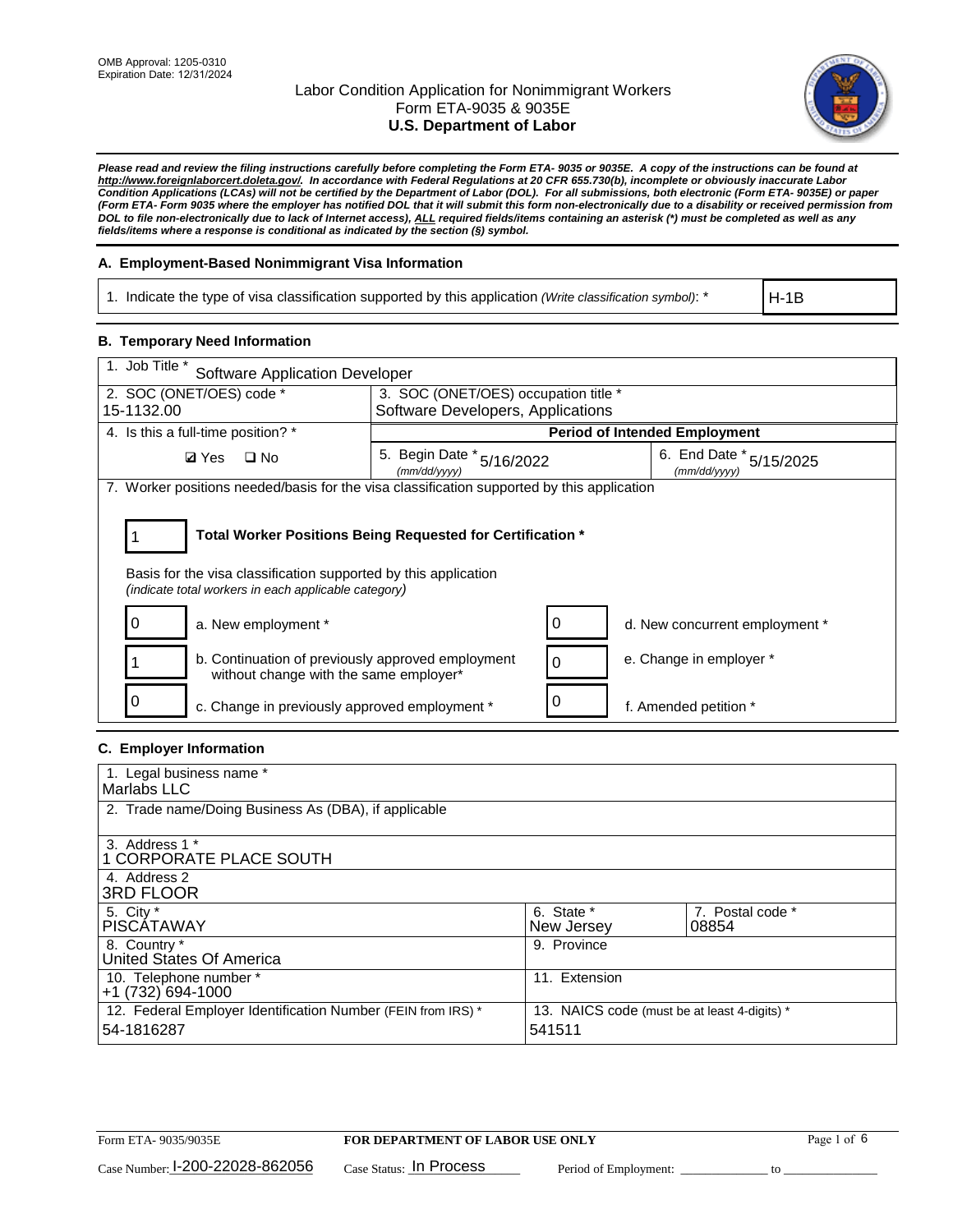

## **D. Employer Point of Contact Information**

**Important Note**: The information contained in this Section must be that of an employee of the employer who is authorized to act on behalf of the employer in labor certification matters. The information in this Section must be different from the agent or attorney information listed in Section E, unless the attorney is an employee of the employer.

| 1. Contact's last (family) name *               | 2. First (given) name * |                          | 3. Middle name(s)         |
|-------------------------------------------------|-------------------------|--------------------------|---------------------------|
| Vidyadharan                                     | Sanjay                  |                          |                           |
| 4. Contact's job title *<br>Chief Legal Officer |                         |                          |                           |
| 5. Address 1 *<br>1 CORPORATE PLACE SOUTH       |                         |                          |                           |
| 6. Address 2<br>3RD FLOOR                       |                         |                          |                           |
| 7. City $*$<br><b>PISCÁTAWAY</b>                |                         | 8. State *<br>New Jersey | 9. Postal code *<br>08854 |
| 10. Country *<br>United States Of America       |                         | 11. Province             |                           |
| 12. Telephone number *                          | 13. Extension           | 14. E-Mail address       |                           |
| +1 (732) 694-1000                               | 1600                    | sanjay@marlabs.com       |                           |

## **E. Attorney or Agent Information (If applicable)**

**Important Note**: The employer authorizes the attorney or agent identified in this section to act on its behalf in connection with the filing of this application.

| 1. Is the employer represented by an attorney or agent in the filing of this application? *<br>If "Yes," complete the remainder of Section E below. |                         |              |                               |                   | $\Box$ Yes                                           | <b>ØNo</b> |
|-----------------------------------------------------------------------------------------------------------------------------------------------------|-------------------------|--------------|-------------------------------|-------------------|------------------------------------------------------|------------|
| 2. Attorney or Agent's last (family) name §                                                                                                         | 3. First (given) name § |              |                               | 4. Middle name(s) |                                                      |            |
| 5. Address 1 §                                                                                                                                      |                         |              |                               |                   |                                                      |            |
| 6. Address 2                                                                                                                                        |                         |              |                               |                   |                                                      |            |
| 7. City §                                                                                                                                           |                         | 8. State §   |                               |                   | 9. Postal code §                                     |            |
| 10. Country §                                                                                                                                       |                         | 11. Province |                               |                   |                                                      |            |
| 12. Telephone number §                                                                                                                              | 13. Extension           |              | 14. E-Mail address            |                   |                                                      |            |
| 15. Law firm/Business name §                                                                                                                        |                         |              | 16. Law firm/Business FEIN §  |                   |                                                      |            |
| 17. State Bar number (only if attorney) §                                                                                                           |                         |              | standing (only if attorney) § |                   | 18. State of highest court where attorney is in good |            |
| 19. Name of the highest State court where attorney is in good standing (only if attorney) §                                                         |                         |              |                               |                   |                                                      |            |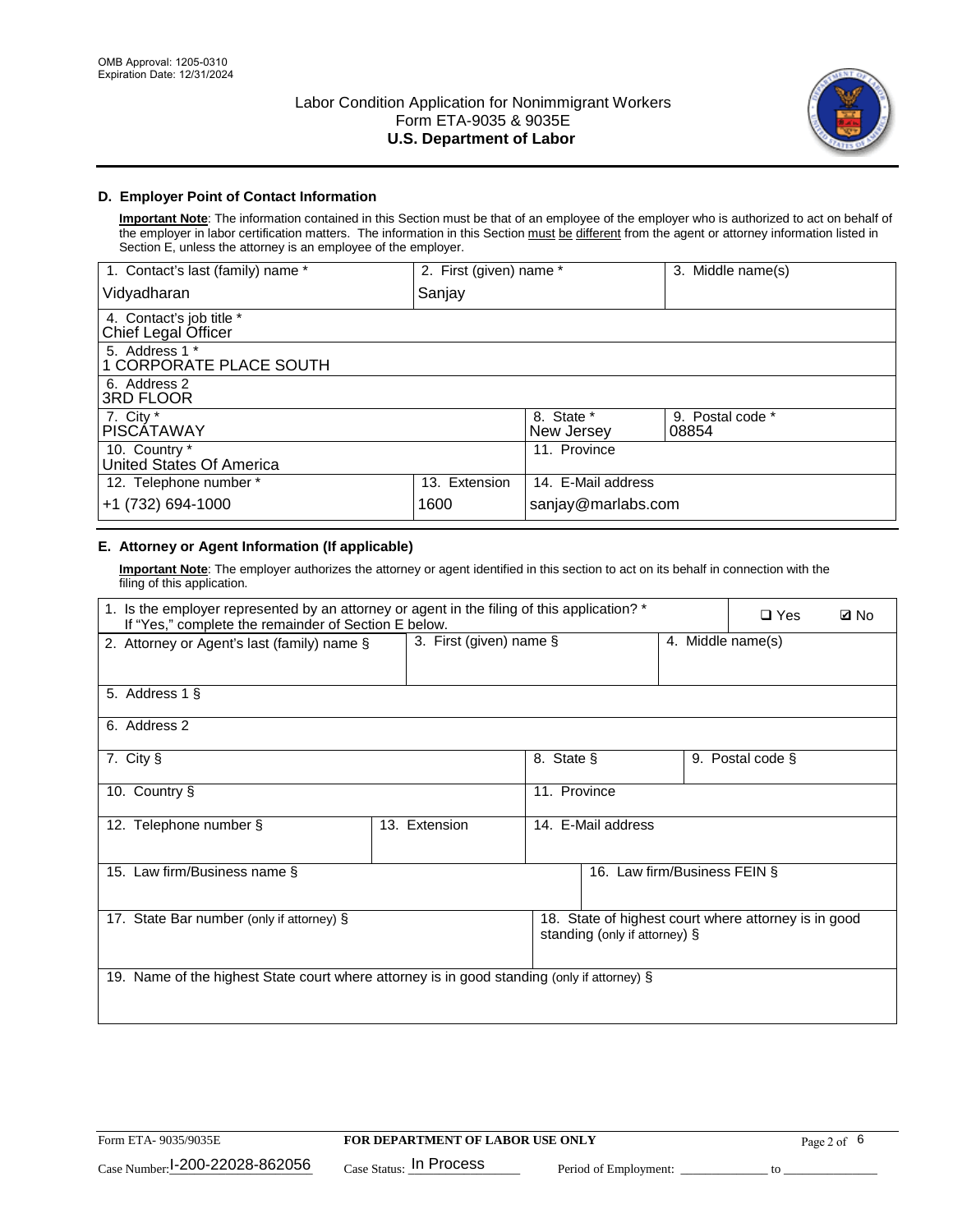

#### **F. Employment and Wage Information**

**Important Note**: The employer must define the intended place(s) of employment with as much geographic specificity as possible. Each intended place(s) of employment listed below must be the worksite or physical location where the work will actually be performed and cannot be a P.O. Box. The employer must identify all intended places of employment, including those of short duration, on the LCA. 20 CFR 655.730(c)(5). If the employer is submitting this form non-electronically and the work is expected to be performed in more than one location, an attachment must be submitted in order to complete this section. An employer has the option to use either a single Form ETA-9035/9035E or multiple forms to disclose all intended places of employment. If the employer has more than ten (10) intended places of employment at the time of filing this application, the employer must file as many additional LCAs as are necessary to list all intended places of employment. See the form instructions for further information about identifying all intended places of employment.

#### a.*Place of Employment Information* 1

| 1. Enter the estimated number of workers that will perform work at this place of employment under<br>the LCA.* |                                                                                                                                |  |                                               |                      |                          |              |  |  |
|----------------------------------------------------------------------------------------------------------------|--------------------------------------------------------------------------------------------------------------------------------|--|-----------------------------------------------|----------------------|--------------------------|--------------|--|--|
|                                                                                                                | 2. Indicate whether the worker(s) subject to this LCA will be placed with a secondary entity at this<br>place of employment. * |  |                                               |                      | <b>Ø</b> Yes             | $\square$ No |  |  |
|                                                                                                                | 3. If "Yes" to question 2, provide the legal business name of the secondary entity. §                                          |  |                                               |                      |                          |              |  |  |
|                                                                                                                | <b>Tracfone Wireless</b>                                                                                                       |  |                                               |                      |                          |              |  |  |
|                                                                                                                | 4. Address 1 *<br>10570 NW, 74th St #207                                                                                       |  |                                               |                      |                          |              |  |  |
|                                                                                                                | 5. Address 2                                                                                                                   |  |                                               |                      |                          |              |  |  |
| 6. City $*$<br>Doral                                                                                           | 8. State/District/Territory *                                                                                                  |  | 7. County *<br>Miami-dade<br>9. Postal code * |                      |                          |              |  |  |
| Florida                                                                                                        |                                                                                                                                |  | 33178                                         |                      |                          |              |  |  |
|                                                                                                                | 10. Wage Rate Paid to Nonimmigrant Workers *                                                                                   |  | 10a. Per: (Choose only one)*                  |                      |                          |              |  |  |
|                                                                                                                | From $\frac{1}{5}$ 81800 00<br>To: $\hat{\mathbf{S}}$                                                                          |  | □ Hour □ Week □ Bi-Weekly □ Month 回 Year      |                      |                          |              |  |  |
|                                                                                                                | 11. Prevailing Wage Rate *                                                                                                     |  | 11a. Per: (Choose only one)*                  |                      |                          |              |  |  |
|                                                                                                                | 81744 00<br>$\mathbf{\hat{S}}$                                                                                                 |  | □ Hour □ Week □ Bi-Weekly □ Month ☑ Year      |                      |                          |              |  |  |
|                                                                                                                | Questions 12-14. Identify the source used for the prevailing wage (PW) (check and fully complete only one): *                  |  |                                               |                      |                          |              |  |  |
| 12.                                                                                                            | A Prevailing Wage Determination (PWD) issued by the Department of Labor                                                        |  |                                               |                      | a. PWD tracking number § |              |  |  |
| 13.                                                                                                            | A PW obtained independently from the Occupational Employment Statistics (OES) Program                                          |  |                                               |                      |                          |              |  |  |
| $\blacktriangledown$                                                                                           | a. Wage Level (check one): §                                                                                                   |  |                                               | b. Source Year §     |                          |              |  |  |
|                                                                                                                | ☑ ॥<br>$\square$ $\square$<br>$\Box$ IV<br>Пт<br>$\Box$ N/A                                                                    |  |                                               | 7/1/2021 - 6/30/2022 |                          |              |  |  |
| 14.                                                                                                            | A PW obtained using another legitimate source (other than OES) or an independent authoritative source                          |  |                                               |                      |                          |              |  |  |
|                                                                                                                | a. Source Type (check one): §<br>b. Source Year §<br>$\Box$ CBA<br>$\Box$ DBA<br>$\square$ SCA<br>$\Box$ Other/ PW Survey      |  |                                               |                      |                          |              |  |  |
|                                                                                                                | c. If responded "Other/ PW Survey" in question 14.a, enter the name of the survey producer or publisher §                      |  |                                               |                      |                          |              |  |  |
|                                                                                                                | d. If responded "Other/ PW Survey" in question 14.a, enter the title or name of the PW survey §                                |  |                                               |                      |                          |              |  |  |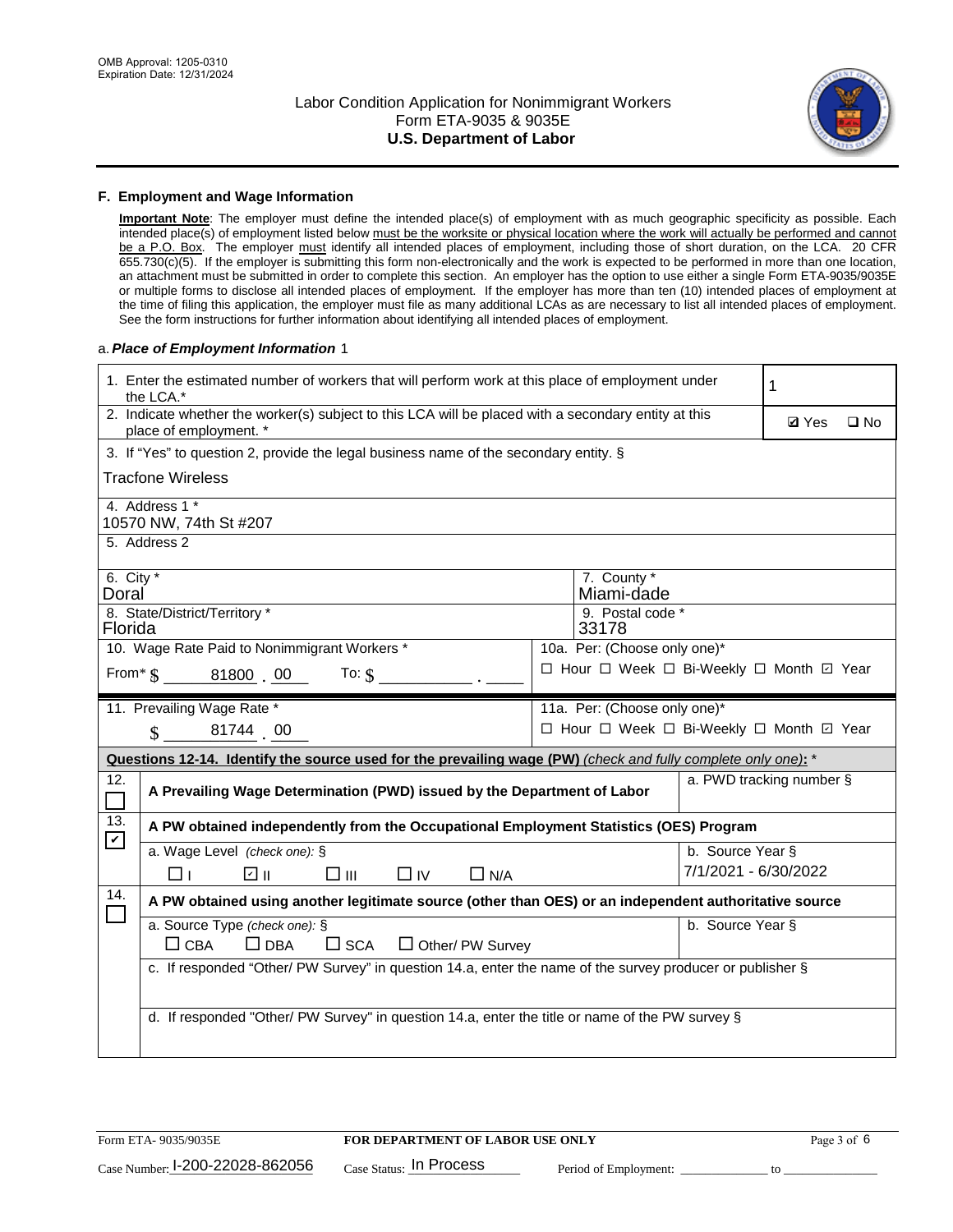

## **G. Employer Labor Condition Statements**

! *Important Note:* In order for your application to be processed, you MUST read Section G of the Form ETA-9035CP - General Instructions for the 9035 & 9035E under the heading "Employer Labor Condition Statements" and agree to all four (4) labor condition statements summarized below:

- (1) **Wages:** The employer shall pay nonimmigrant workers at least the prevailing wage or the employer's actual wage, whichever is higher, and pay for non-productive time. The employer shall offer nonimmigrant workers benefits and eligibility for benefits provided as compensation for services on the same basis as the employer offers to U.S. workers. The employer shall not make deductions to recoup a business expense(s) of the employer including attorney fees and other costs connected to the performance of H-1B, H-1B1, or E-3 program functions which are required to be performed by the employer. This includes expenses related to the preparation and filing of this LCA and related visa petition information. 20 CFR 655.731;
- (2) **Working Conditions:** The employer shall provide working conditions for nonimmigrants which will not adversely affect the working conditions of workers similarly employed. The employer's obligation regarding working conditions shall extend for the duration of the validity period of the certified LCA or the period during which the worker(s) working pursuant to this LCA is employed by the employer, whichever is longer. 20 CFR 655.732;
- (3) **Strike, Lockout, or Work Stoppage:** At the time of filing this LCA, the employer is not involved in a strike, lockout, or work stoppage in the course of a labor dispute in the occupational classification in the area(s) of intended employment. The employer will notify the Department of Labor within 3 days of the occurrence of a strike or lockout in the occupation, and in that event the LCA will not be used to support a petition filing with the U.S. Citizenship and Immigration Services (USCIS) until the DOL Employment and Training Administration (ETA) determines that the strike or lockout has ended. 20 CFR 655.733; and
- (4) **Notice:** Notice of the LCA filing was provided no more than 30 days before the filing of this LCA or will be provided on the day this LCA is filed to the bargaining representative in the occupation and area of intended employment, or if there is no bargaining representative, to workers in the occupation at the place(s) of employment either by electronic or physical posting. This notice was or will be posted for a total period of 10 days, except that if employees are provided individual direct notice by e-mail, notification need only be given once. A copy of the notice documentation will be maintained in the employer's public access file. A copy of this LCA will be provided to each nonimmigrant worker employed pursuant to the LCA. The employer shall, no later than the date the worker(s) report to work at the place(s) of employment, provide a signed copy of the certified LCA to the worker(s) working pursuant to this LCA. 20 CFR 655.734.

1. **I have read and agree to** Labor Condition Statements 1, 2, 3, and 4 above and as fully explained in Section G of the Form ETA-9035CP – General Instructions for the 9035 & 9035E and the Department's regulations at 20 CFR 655 Subpart H. \*

**Ø**Yes ロNo

#### **H. Additional Employer Labor Condition Statements –H-1B Employers ONLY**

!**Important Note***:* In order for your H-1B application to be processed, you MUST read Section H – Subsection 1 of the Form ETA 9035CP – General Instructions for the 9035 & 9035E under the heading "Additional Employer Labor Condition Statements" and answer the questions below.

#### *a. Subsection 1*

| 1. At the time of filing this LCA, is the employer H-1B dependent? §                                                                                                                                                                                            |  |  | □ No      |              |  |
|-----------------------------------------------------------------------------------------------------------------------------------------------------------------------------------------------------------------------------------------------------------------|--|--|-----------|--------------|--|
| 2. At the time of filing this LCA, is the employer a willful violator? $\S$                                                                                                                                                                                     |  |  | ⊡ No      |              |  |
| 3. If "Yes" is marked in questions H.1 and/or H.2, you must answer "Yes" or "No" regarding<br>whether the employer will use this application ONLY to support H-1B petitions or extensions of<br>status for exempt H-1B nonimmigrant workers? §                  |  |  | $\Box$ No |              |  |
| 4. If "Yes" is marked in question H.3, identify the statutory basis for the<br>■ \$60,000 or higher annual wage<br>exemption of the H-1B nonimmigrant workers associated with this<br>□ Master's Degree or higher in related specialty<br>$\Box$ Both<br>LCA. § |  |  |           |              |  |
| H-1B Dependent or Willful Violator Employers -Master's Degree or Higher Exemptions ONLY                                                                                                                                                                         |  |  |           |              |  |
| 5. Indicate whether a completed Appendix A is attached to this LCA covering any H-1B<br>nonimmigrant worker for whom the statutory exemption will be based <b>ONLY</b> on attainment of a<br>Master's Degree or higher in related specialty. §                  |  |  | ⊡ No      | <b>Q</b> N/A |  |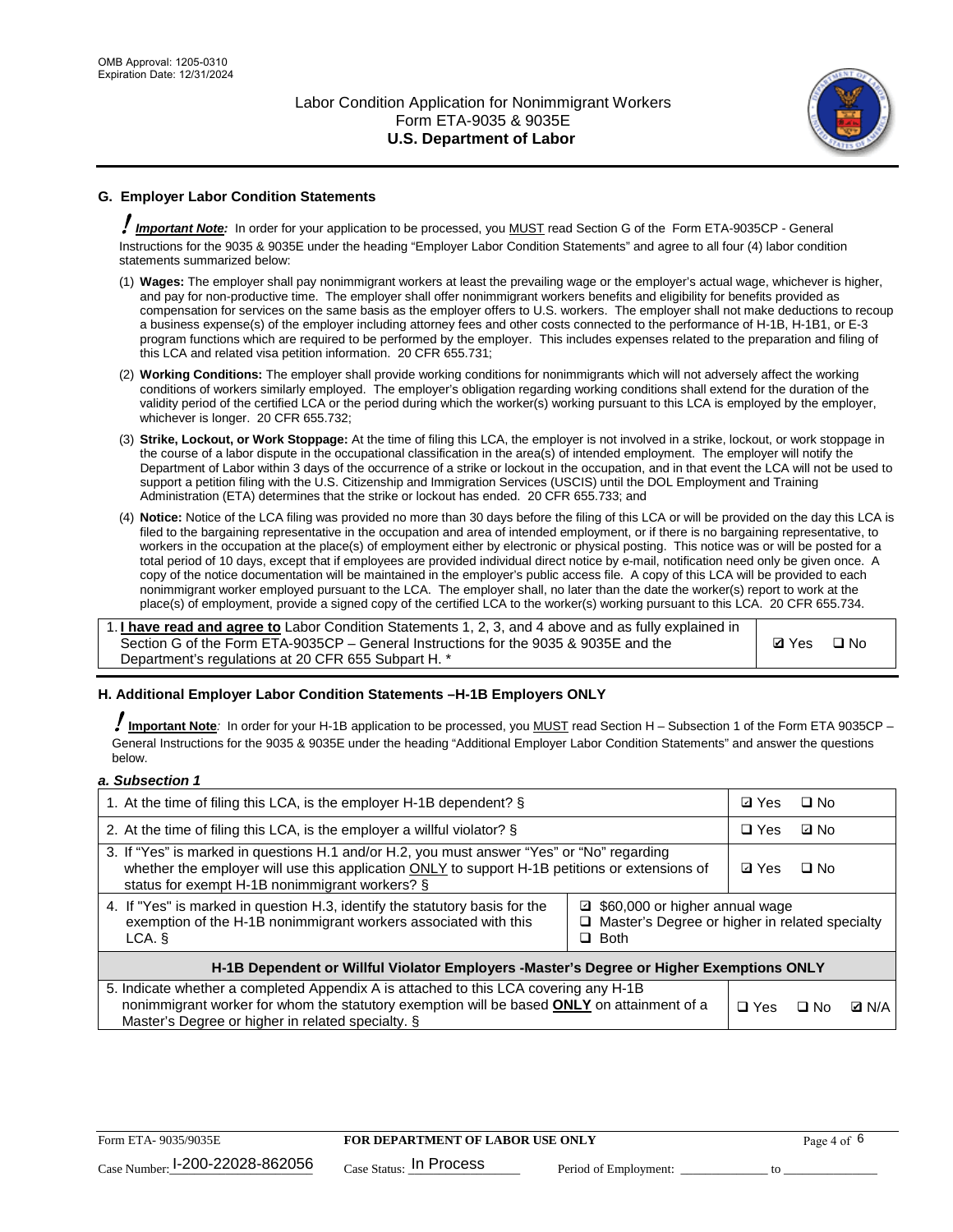

**If you marked "Yes" to questions H.a.1 (H-1B dependent) and/or H.a.2 (H-1B willful violator) and "No" to question H.a.3 (exempt H-1B nonimmigrant workers), you MUST read Section H – Subsection 2 of the Form ETA 9035CP – General Instructions for the 9035 & 9035E under the heading "Additional Employer Labor Condition Statements" and indicate your agreement to all three (3) additional statements summarized below.**

#### *b. Subsection 2*

- A. **Displacement:** An H-1B dependent or willful violator employer is prohibited from displacing a U.S. worker in its own workforce within the period beginning 90 days before and ending 90 days after the date of filing of the visa petition. 20 CFR 655.738(c);
- B. **Secondary Displacement:** An H-1B dependent or willful violator employer is prohibited from placing an H-1B nonimmigrant worker(s) with another/secondary employer where there are indicia of an employment relationship between the nonimmigrant worker(s) and that other/secondary employer (thus possibly affecting the jobs of U.S. workers employed by that other employer), unless and until the employer subject to this LCA makes the inquiries and/or receives the information set forth in 20 CFR 655.738(d)(5) concerning that other/secondary employer's displacement of similarly employed U.S. workers in its workforce within the period beginning 90 days before and ending 90 days after the date of such placement. 20 CFR 655.738(d). Even if the required inquiry of the secondary employer is made, the H-1B dependent or willful violator employer will be subject to a finding of a violation of the secondary displacement prohibition if the secondary employer, in fact, displaces any U.S. worker(s) during the applicable time period; and
- C. **Recruitment and Hiring:** Prior to filing this LCA or any petition or request for extension of status for nonimmigrant worker(s) supported by this LCA, the H-1B dependent or willful violator employer must take good faith steps to recruit U.S. workers for the job(s) using procedures that meet industry-wide standards and offer compensation that is at least as great as the required wage to be paid to the nonimmigrant worker(s) pursuant to 20 CFR 655.731(a). The employer must offer the job(s) to any U.S. worker who applies and is equally or better qualified for the job than the nonimmigrant worker. 20 CFR 655.739.

| 6. I have read and agree to Additional Employer Labor Condition Statements A, B, and C above and |               |           |
|--------------------------------------------------------------------------------------------------|---------------|-----------|
| as fully explained in Section H – Subsections 1 and 2 of the Form ETA 9035CP – General           | $\square$ Yes | $\Box$ No |
| Instructions for the 9035 & 9035 E and the Department's regulations at 20 CFR 655 Subpart H. §   |               |           |

#### **I. Public Disclosure Information**

! **Important Note***:* You must select one or both of the options listed in this Section.

**sqrt** Employer's principal place of business □ Place of employment

#### **J. Notice of Obligations**

A. Upon receipt of the certified LCA, the employer must take the following actions:

- o Print and sign a hard copy of the LCA if filing electronically (20 CFR 655.730(c)(3));<br>
Maintain the original signed and certified LCA in the employer's files (20 CFR 655.7
- Maintain the original signed and certified LCA in the employer's files (20 CFR 655.705(c)(2); 20 CFR 655.730(c)(3); and 20 CFR 655.760); and
- o Make a copy of the LCA, as well as necessary supporting documentation required by the Department of Labor regulations, available for public examination in a public access file at the employer's principal place of business in the U.S. or at the place of employment within one working day after the date on which the LCA is filed with the Department of Labor (20 CFR 655.705(c)(2) and 20 CFR 655.760).
- B. The employer must develop sufficient documentation to meet its burden of proof with respect to the validity of the statements made in its LCA and the accuracy of information provided, in the event that such statement or information is challenged (20 CFR 655.705(c)(5) and 20 CFR 655.700(d)(4)(iv)).
- C. The employer must make this LCA, supporting documentation, and other records available to officials of the Department of Labor upon request during any investigation under the Immigration and Nationality Act (20 CFR 655.760 and 20 CFR Subpart I).

*I declare under penalty of perjury that I have read and reviewed this application and that to the best of my knowledge, the*  information contained therein is true and accurate. I understand that to knowingly furnish materially false information in the *preparation of this form and any supplement thereto or to aid, abet, or counsel another to do so is a federal offense punishable by fines, imprisonment, or both (18 U.S.C. 2, 1001,1546,1621).*

| 1. Last (family) name of hiring or designated official *<br>Vidyadharan | 2. First (given) name of hiring or designated official * 3. Middle initial §<br>Sanjay |                  |  |
|-------------------------------------------------------------------------|----------------------------------------------------------------------------------------|------------------|--|
| 4. Hiring or designated official title *<br>Chief Legal Officer         |                                                                                        |                  |  |
| 5. Signature *                                                          |                                                                                        | 6. Date signed * |  |

| Form ETA-9035/9035E             | <b>FOR DEPARTMENT OF LABOR USE ONLY</b> |                       |  |
|---------------------------------|-----------------------------------------|-----------------------|--|
| Case Number: 1-200-22028-862056 | $_{\text{Case Status:}}$ In Process     | Period of Employment: |  |